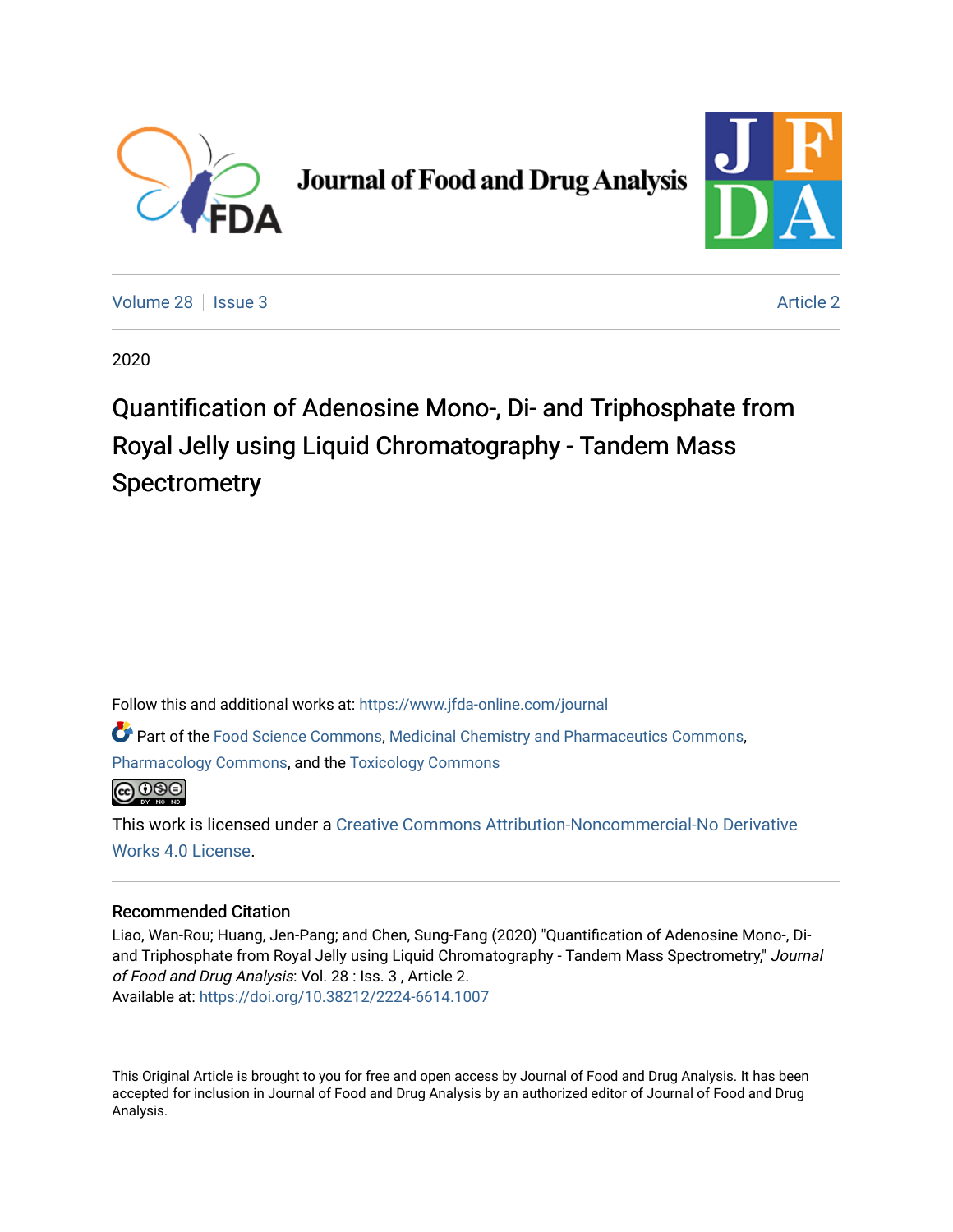# Quantification of adenosine Mono-, Di- and triphosphate from royal jelly using liquid chromatography - Tandem mass spectrometry

Wan-Rou Liao <sup>a</sup>, Jen-Pang Huang <sup>b</sup>, Sung-Fang Chen <sup>a,</sup>\*

<sup>a</sup> Department of Chemistry, National Taiwan Normal University, Taipei, Taiwan

<sup>b</sup> MSonline Scientific Co., Ltd., Taipei, Taiwan

### Abstract

Nucleotides are composed of nitrogen bases, ribose units and phosphate groups. Adenine (Ade), adenosine monophosphate (AMP), adenosine diphosphate (ADP) and adenosine triphosphate (ATP) all play important roles in physiological metabolism. Royal jelly, a secretion produced by worker bees, contains a variety of natural ingredients and several studies have shown that royal jelly can serve as a source of nutrition for humans. In this study, a rapid and effective LC/ MS method coupled with pre-processing methods was developed and validated for the accurate quantification of Ade, AMP, ADP and ATP in royal jelly. To achieve the best extraction efficiency, two pretreatment methods, namely, solidphase extraction (SPE) and dispersive solid-phase extraction (dSPE), were developed and investigated. Silica-based cyanopropyl (CN) liquid chromatography was employed using pH programming with a quaternary mobile phase system for the analyses. The total LC/MS run time was less than 12 min with a constant flow rate of 0.25 mL/min. The linear range were 2.5–1000 ng/mL with a correlation coefficient  $r = 0.9995$ . The limit of detection (LOD) of Ade, AMP, ADP and ATP was 1, 1, 2.5 and 5 ng/mL; the limit of quantitation (LOQ) was 2.5, 2.5, 5 and 10 ng/mL, respectively. Precision (RSD%  $<$ 10.5%) and accuracy (recovery 81.3–118.4%) were satisfactory for both two pre-processing methods. Nucleotides were successfully quantified from 2-day and 3-day royal jelly samples, with concentrations within 6.2-2126.0 mg/kg.

Keywords: dSPE, HPLC-MS/MS, Nucleotide, Royal jelly, SPE

#### 1. Introduction

N ucleotides, which are composed of a nitrogen base, ribose and a phosphate group(s) such as adenosine 5'-monophosphate (AMP), adenosine 5'-diphosphate (ADP) and adenosine 5'-triphosphate (ATP) all play important roles in physiological metabolism [[1\]](#page-9-0). Nucleotides, nucleosides and nucleobases are the basic components of all cells, forming DNA and RNA that contain and transmit genetic information in a cell. The conversion of ATP to ADP and AMP in cells produces energy that permit a variety of physiological functions to occur and as a result, ATP is known as intracellular energy currency [[2\]](#page-9-0).

Any food composed of living cells including animal viscera, seafood, fresh fruits, vegetables and mushrooms contain nucleosides and nucleotides [\[3](#page-9-0),[4\]](#page-9-0), which are essential nearly for all biological processes. Nucleotides and nucleoside can enter the human body through digested food, then be absorbed and utilized. For example, infant formulas are frequently supplemented with AMP. The freshness of seafood also uses AMP, ADP and ATP levels as an index.

Royal Jelly, a pale yellow viscous jelly-like substance, is secreted by mandibular glands and hypopharyngeal glands of worker bees after collecting and drinking pollen or nectar. Fresh royal jelly is composed of  $50-60\%$  water,  $18\%$  protein, 15% hydrocarbon,  $3-6$ % lipid,  $1.5$ % minerals, trace amounts of vitamins and AMP, ADP, ATP  $[5-9]$  $[5-9]$  $[5-9]$ . Although royal jelly is a secretion that does not contain cells, it is also rich in adenine and its corresponded nucleotides and can be regarded as a health food. Royal Jelly combines anti-aging, anti-

https://doi.org/10.38212/2224-6614.1007 2224-6614/© 2020 Taiwan Food and Drug Administration. This is an open access article under the CC-BY-NC-ND license (http://creativecommons.org/licenses/by-nc-nd/4.0/).

Received 30 January 2020; accepted 27 April 2020. Available online 28 August 2020.

<sup>\*</sup> Corresponding author at: Department of Chemistry, National Taiwan Normal University, Taipei, Taiwan. E-mail address: sfchen@ntnu.edu.tw (S.-F. Chen).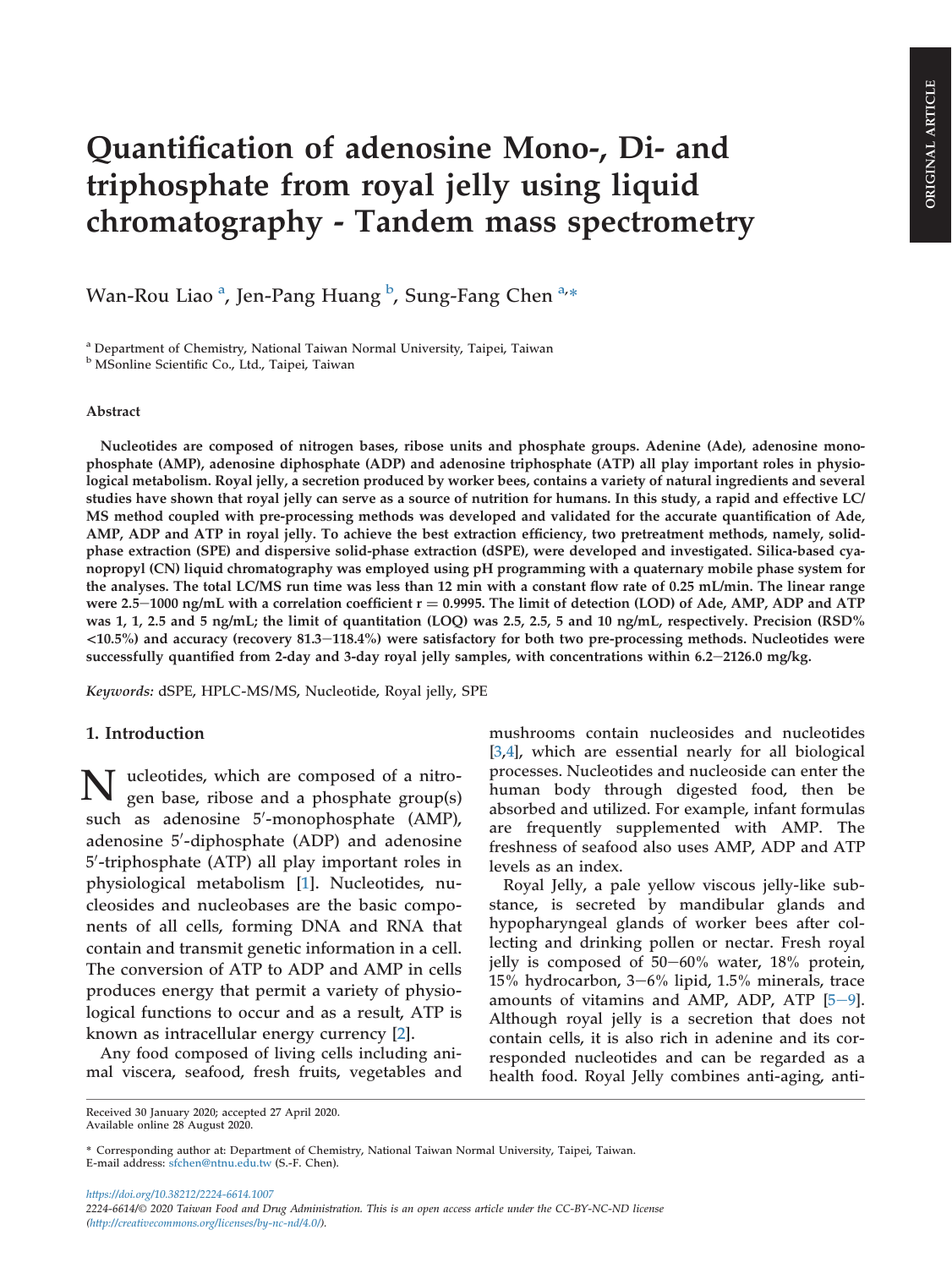inflammatory, anti-tumor, anti-bacterial, antiallergic, anti-oxidant properties and other health benefits, and functions to improve metabolism, enhance immunity and improve physical fitness in the body  $[10-15]$  $[10-15]$  $[10-15]$ . Commercially available fresh royal jelly is harvested by a beekeeper in a queen cell cup and is denoted as two-day-old and threeday-old queen bee material according to the time of harvest.

Due to the high polarity of nucleosides and nucleotides, solid-liquid extraction, using a polar solvent is frequently used as an extraction method. However, royal jelly contains proteins and lipids that can create severe matrix effects which make the analysis difficult. Most studies dealing with the extraction of royal jelly have used the solid-liquid extraction with an ultrasonic processor or vortex [\[16](#page-9-0),[17\]](#page-9-0). A number of methods have been developed for the detection and quantitation of nucleotides and analogs thereof. Because of its selectivity, high sensitivity, and rapid response time, a label-free fluorescent ATP sensor was developed for the detection and quantification of nucleotides [\[18](#page-9-0)]. Other analytical methods, including capillary electrophoresis (CE) have also been developed  $[19-21]$  $[19-21]$  $[19-21]$  $[19-21]$  $[19-21]$ . However, these methods all have certain drawbacks regarding their reproducibility and detection limits.

Liquid chromatography - tandem mass spectrometry (LC-MS/MS), ion-pair reversed-phase liquid chromatography and reverse phase liquid chromatography-UV are currently gaining in popularity and have become reliable techniques for the analysis of nucleosides and nucleotides  $[22-24]$  $[22-24]$  $[22-24]$  $[22-24]$  $[22-24]$ . For such a methodology to be used, selecting a suitable stationary phase that permits nucleosides and nucleotides to be individually retained without severe peak tailing, which is commonly observed in conventional C18-based chromatography, is a critical issue. Octadecylsilane (ODS, C18) [\[17](#page-9-0),[25,26](#page-9-0)], HILIC and ion-exchange columns are currently widely used in the analysis of nucleosides and nucleotides  $[27-30]$  $[27-30]$  $[27-30]$ . A newly developed method utilizing porous graphitic carbon (PGC) columns and a quaternary mobile phase system that incorporates acidic properties was also reported [\[31](#page-10-0)].

In this study, SLE-SPE and SLE-dSPE pre-processing methods were developed for the efficient and improved extraction of adenine, AMP, ADP and ATP from royal jelly. In the case of SLE, different types of extraction solvents, extraction reagents and ultrasonic extraction times were investigated. The adsorbent efficiency of dSPE sorbents was also investigated via the combined use of several sorbents. Combining with this an efficient sample

pretreatment, a cyanopropyl  $(-CN)$ -based LC-MS method was also developed for the separation and quantitation of adenine and its corresponded nucleotides.

#### 2. Material and methods

#### 2.1. Standard and reagents

Analytical standards of adenine (Ade), adenosine 5'-diphosphate (ADP) and adenosine 5'-triphosphate (ATP) were obtained from Bio Basic Inc. (Toronto, Canada); adenosine 5'-monophosphate (AMP) was obtained from MP Biomedicals™, (State, USA). Isotope-labelled internal standard  $AMP^{15}N_5$ was purchased from Sigma-Aldrich, (St., USA).

Ultrapure water (Milli-Q) was produced by a Millipore system (France). Acetic acid and citric acid were obtained from Sigma-Aldrich, St. Louis, USA. Ammonia water (28%) was acquired from Nihon Shiyaku Reagent, Japan. The three kinds of sorbents used in dispersive solid phase extraction (dSPE) step are listed below: Primary and secondary amine (PSA) SPE bulk sorbent (Agilent Technologies, USA), C18 Endcapped SPE bulk sorbent (C18EC), 57.9 mm, 59 A (Agilent Technologies, USA), Graphitized Carbon Black (GCB) (Waters, Ireland). The Oasis® MAX Cartridge used in solid phase extraction (SPE), 30  $\mu$ m (Waters, USA).

#### 2.2. Sample

Royal jelly was harvested from a local apiary in Nantou, Taiwan. Two types of royal jelly were categorized as 2-day royal jelly and 3-day royal jelly based on time after harvest.

### 2.3. Sample preparation

#### 2.3.1. dSPE sample preparation

All royal jelly (RJ) was collected from a local apiary and stored at  $-20$  °C. In a typical run, 1.0 g of RJ was accurately weighed into a 50 mL tube, and 10 mL of a 20% aqueous MeOH extraction solution was added. The mixture was vortexed for 3 min at temperature, then centrifuged at 8000 rpm at 10 $\degree$ C for 10 min; and 2 mL of the upper layer (organic layer) was transferred to a second 15 mL tube. In the dSPE step, 300 mg C18EC was added to the 15 mL tube. This tube was vortexed for 1 min, and centrifuged at 8000 rpm at 10 $\degree$ C for 30 min. Next, 300 µL of the liquid extract was transferred to a 1.5 mL glass vial containing 600  $\mu$ L H<sub>2</sub>O and used for the analysis.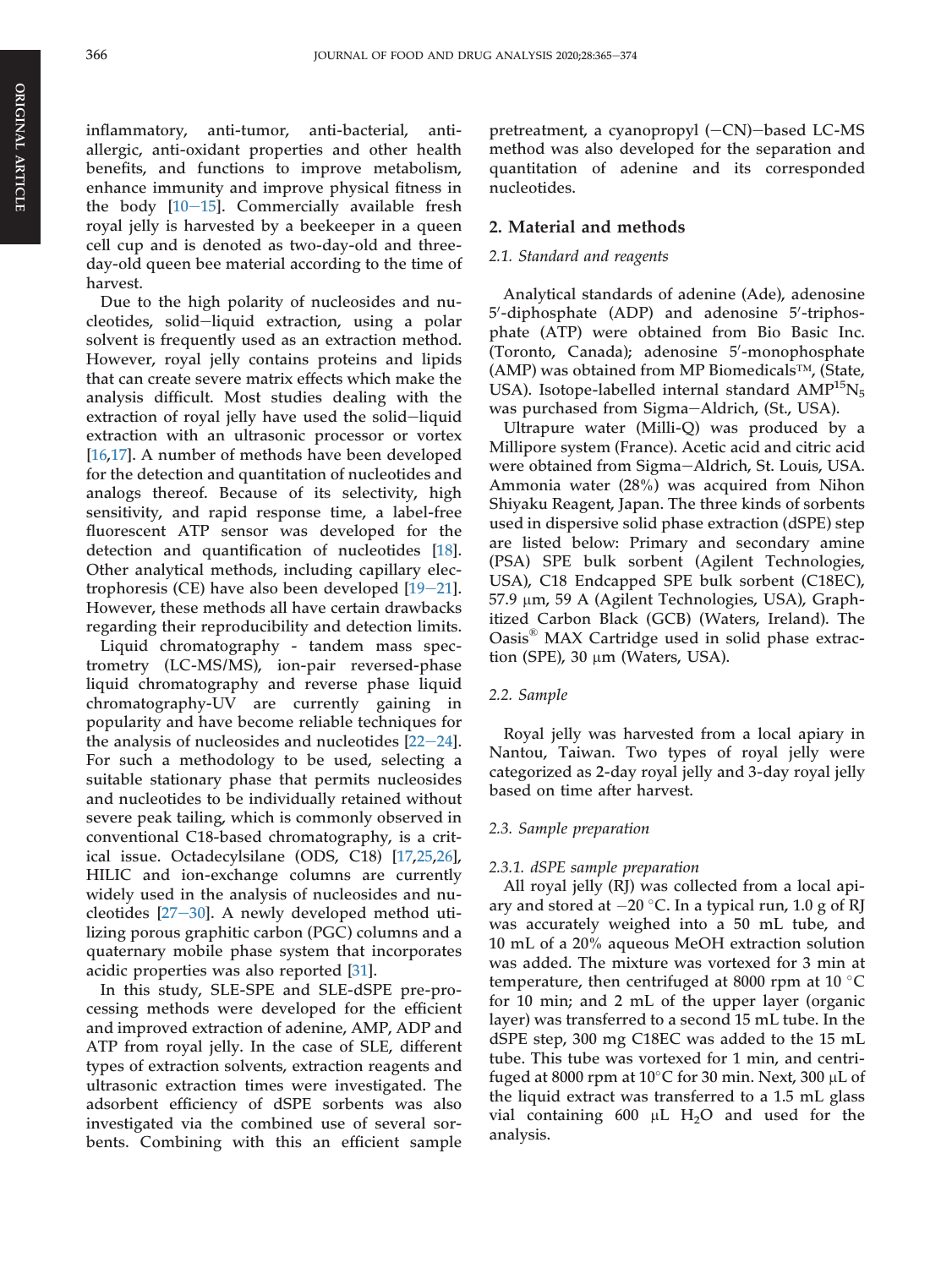# 2.3.2. SPE sample preparation

A total of 1.0 g of RJ was weighed into a 50 mL tube, and 10 mL of a 20% aqueous MeOH extraction solution was then added. The mixture was vortexed for 3 min at room temperature, then centrifuged at 8000 rpm at 10  $\degree$ C for 10 min; and 2 mL of the upper layer (organic layer) was transferred to a second 2 mL Eppendorf tube as the sample solution. In the SPE step, the supernatant was passed through an Oasis® MAX cartridge, that had previously been activated with 1 mL MeOH and 1 mL of  $H_2O$ . A 2 mL aliquot of the upper layer sample solution was added. Washing was achieved with 2 mL 1% NH4OH in ACN, and elution was achieved with 2 mL a 2% acetic acid. Next, 300 µL of the homogeneous elution solution was collected in to a 1.5 mL glass vial containing  $600 \mu L$  H<sub>2</sub>O and was used for analysis.

# 2.3.3. Quantification of Ade, AMP, ADP and ATP

In this study, the quantification of Ade, AMP, ADP and ATP was performed using the standard addition method due to lack of royal jelly blank matrix. The extract was 10-fold diluted for direct LC-MS analysis. One hundred  $\mu$ L of the homogeneous elution solution was collected in to a 1.5 mL glass vial containing 100 µL 1000 ppb  $\text{AMP}^{15}\text{N}_5$ , 100 µL 10fold mixed-standard and 700  $\mu$ L H<sub>2</sub>O for the analysis.

# 2.4. Preparation of standard solutions

Individual standard stock solutions (1.0 mg/mL) were prepared by dissolving 1 mg of the respective compounds in 1 mL of 2 mM  $NaH<sub>2</sub>PO<sub>4</sub>$  to maintain the stability of the sample. A mixed standard working solution (100 µg/mL) was then diluted with Milli-Q water to prepare a series of concentrations of 0.25, 0.5, 1, 2.5, 5, 10, 25, 50, 100, 250, 500 and 1000 ng/mL. Both stock and working solutions were freshly prepared before each experiment.

# 2.5. LC/MS analysis

HPLC analyses were performed on an Agilent 1100 HPLC system (Agilent, USA) with a Shim-pack GIS CN column,  $150 \times 2.1$  mm, 3 µm, 100 A (Shimadzu, Japan). The column temperature was maintained at  $40^\circ$ C. The composition of mobile phase A was  $H_2O$ , mobile phase B was 0.5% Acetic acid, and mobile phase C was 0.1% Ammonium hydroxide, and mobile phase D was 20 mM Citric acid. The linear gradient flow program:  $0-0.3$  min, 82.5% A, 10% B, 2.5% C, 5% D; 0.3-0.4 min, 87.4% A, 10% B, 2.5% C, 0.1% D; 0.4-1 min, increasing linearly to 87.4% A, 10% B, 2.5% C, 0.1% D; 1e2.5 min, 59.9% A, 10% B, 30% C, 0.1% D; 2.5–3.5 min, increasing linearly to 59.9% A,  $10\%$  B, 30% C, 0.1% D; 3.5-4.5 min, 87.4% A, 10% B, 2.5% C, 0.1% D; 4.5–10 min, increasing linearly to 87.4% A, 10% B, 2.5% C, 0.1% D; 10-10.01 min, 82.5% A, 10% B, 2.5% C, 5% D. The total run time was 12 min with a constant flow rate of 0.25 mL/min. Chromatograms of all analytes and internal standards in the solvent are shown in [Fig. 1.](#page-4-0)

Mass spectrometry was performed on a AB Sciex API 4000 triple quadrupole mass spectrometry (Applied Biosystems/MDS Sciex, Canada) with a Turbo V ion source equipped with electrospray ionization (ESI). The ESI settings were operated in the negative ion mode, ion spray voltage at  $-4500$  V. Instrumental parameters were set as follows: curtain gas at 10 psi, gas1 and gas2 at 50, desolvation temperature at  $650$  °C, multiple reaction monitoring (MRM) transitions and the optimal voltage parameters for nucleotides are given in [Supplementary](#page-9-0) [material Table S1](#page-9-0). Data were collected using the Analyst® 1.6.2 (AB Sciex).

# 2.6. Method validation

Calibration curves were constructed using peak areas obtained using the standards. Each calibration curve was performed in triplicate with at least seven-point concentrations. The square of the correlation coefficients and linear equation of the calibration curves were used to define linearity. The linear relationship  $y = ax + b$ , where x is the concentration of the standard solution (ng/mL) and y is the peak area of the standard solution divided by the peak area of the 100 ng/mL isotope-labelled internal standard solution was obtained. The LOD and LOQ were determined based on signal-to-noise ratios of 3 and 10, respectively.

#### 3. Results and discussion

### 3.1. Optimization of solid-liquid extraction conditions

In order to obtain a satisfactory extraction efficiency, an efficient pre-processing procedure for removing interfering matrix constituents which influence the analysis is critical. Among these preprocessing steps, the extraction reagent, extraction volume and ultrasonic extraction time were evaluated.

To compare their extraction efficiency, different amounts of extraction solvent (10 mL, 15 mL and 20 mL), extraction reagent (H<sub>2</sub>O, 20% MeOH, 20%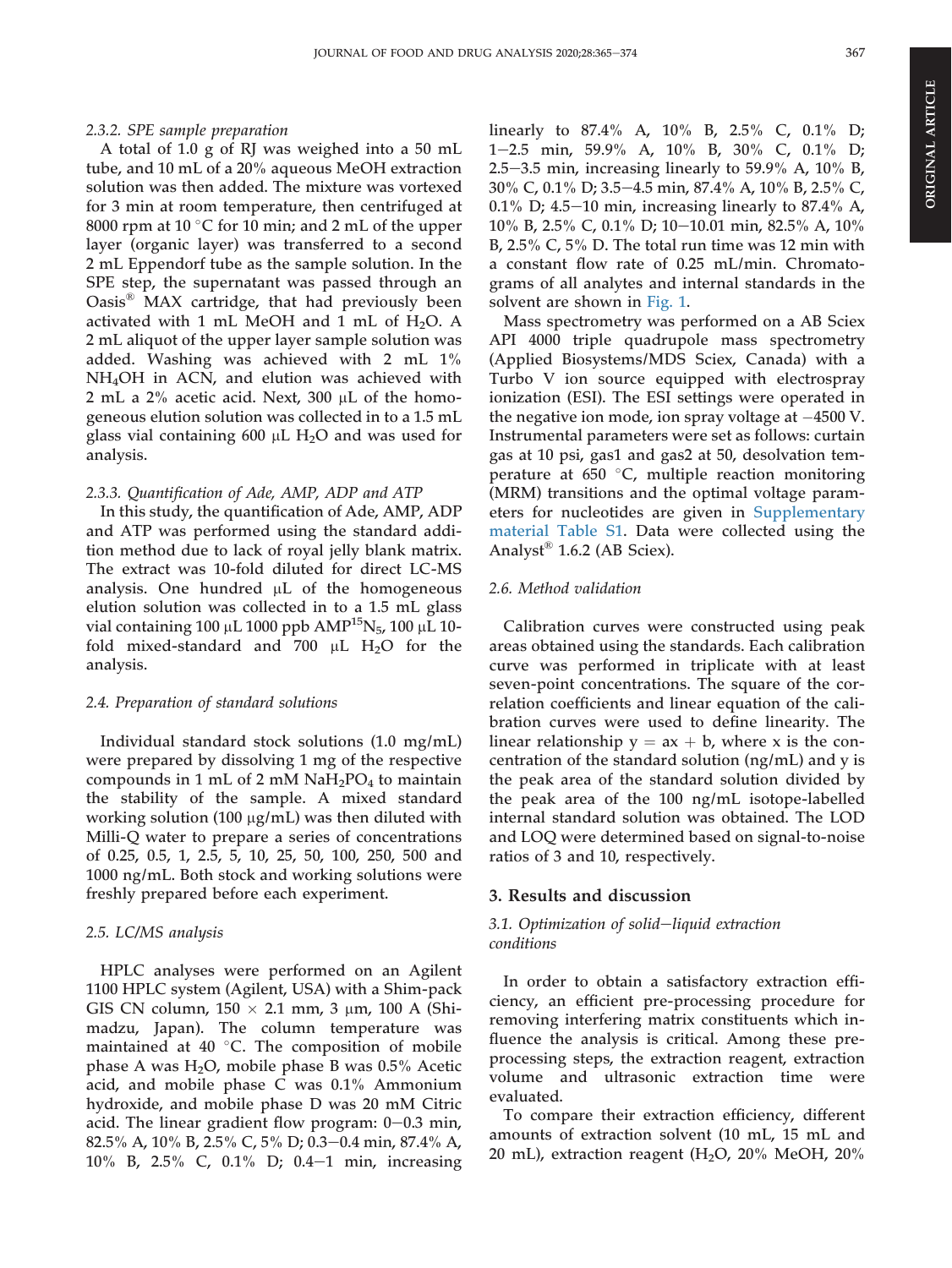<span id="page-4-0"></span>

Fig. 1. MRM spectra of 100 ppb of ATP, ADP, AMP, Ade and  $AMP^{15}N_5$  (isotope-labeled internal standard) mixed-standard solution.

ACN, 50% MeOH and 50% ACN) and ultrasonic extraction time (0 min, 5 min, 10 min and 15 min) were investigated and the results are shown in Fig. 2 (A) (B) (C). Overall, 20% MeOH is a good extraction solvent for the target analytes and suitable for following dSPE method which using dispersive EC- C18 sorbent in solution for matrix removal. The results indicated that the best extraction efficiency involved the use of 10 mL of 20% aqueous MeOH as the extraction solvent without ultrasonic extraction for the Ade, AMP, ADP and ATP in royal jelly.



Fig. 2. Comparisons of peak areas of analytes by optimizing pre-processing parameters using royal jelly as the sample. Influence of different (A) extraction solvents, (B) extraction volumes and (C) ultrasonic extraction times in the SLE method. Influence of different (D) wash solutions and (E) elution solutions in the SPE method. Influence of different (F) sorbents in the dSPE method.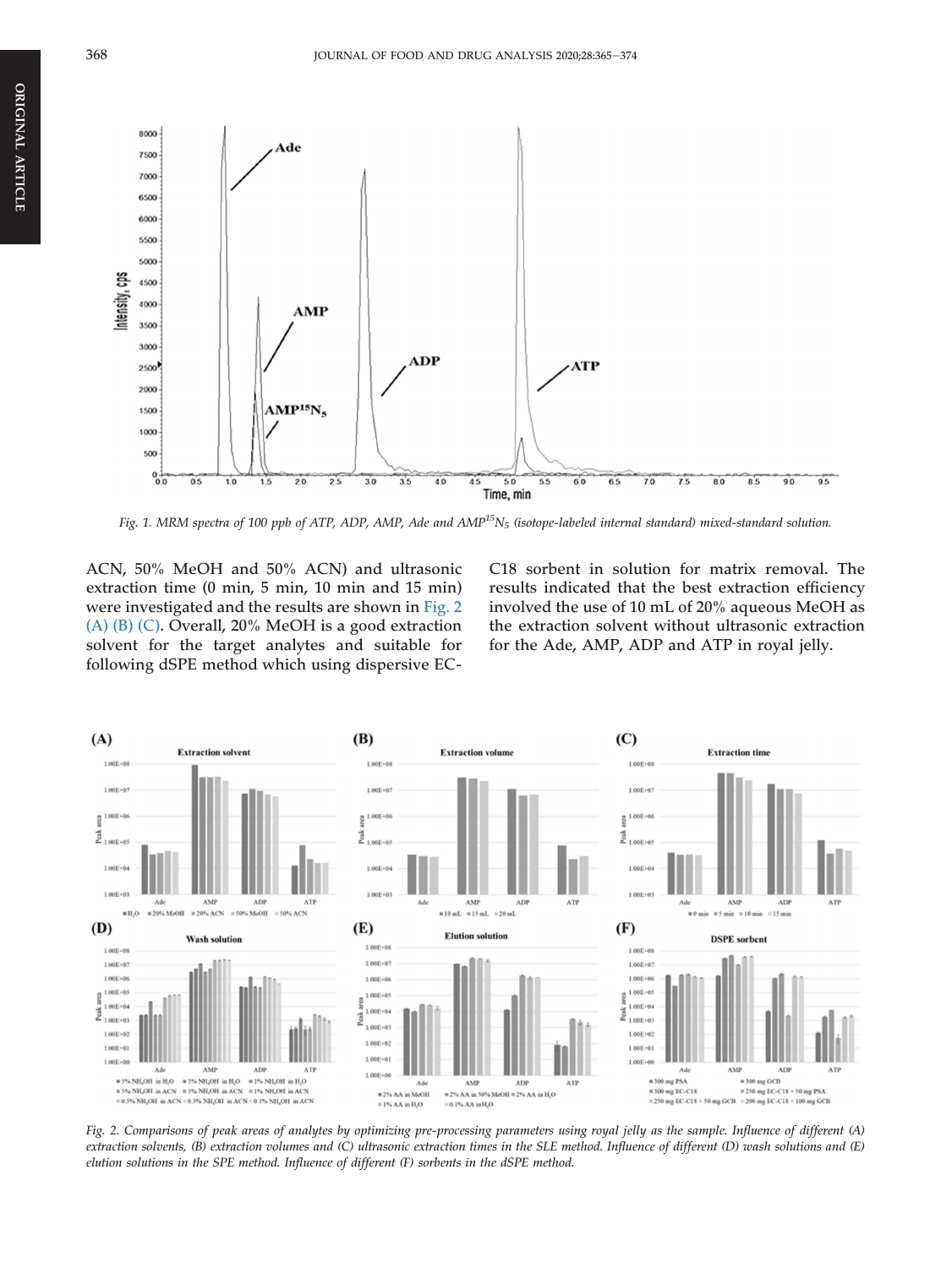#### 3.2. Optimization of SPE and dSPE conditions

#### 3.2.1. Optimization of solid-phase extraction (SPE)

Nucleotides are water soluble and negatively charged in a weakly acidic to a basic environment. Oasis MAX, a mixed-mode anion exchange reverse phase column, is the preferred cartridge for solidphase extraction. In order to effectively reduce matrix effects, different wash solution conditions  $(1-5\% \text{ NH}_4\text{OH}, 0.1\% - 5\% \text{ NH}_4\text{OH}$  in ACN) and elution solutions (0.1-2% Acetic acid, 2% Acetic acid in MeOH, 2% Acetic acid in 50% MeOH) were evaluated.

As shown in Fig.  $2(D)$  (E), in the case of the wash solution, no significant differences were found between ACN and  $H_2O$ , but when ACN was used as a wash solution the protein matrix precipitated, an ideal occurrence for a mass spectrometry analysis. Comparing different concentrations of NH4OH, when a high concentration of NH<sub>4</sub>OH was added, the positive charge of the SPE MAX sorbent was weakened, and negatively charged nucleotide analytes were not efficiently retained by MAX sorbent; when a low concentration of  $NH_4OH$  was added, the nucleotides acquired a strong negative charge and were effectively captured by the MAX sorbent. The eluting solution used was 2% acetic acid, which permitted the nucleotides to be efficiently eluted from the MAX sorbent, especially ADP and ATP. It is because hydrophilic nucleotides are more stable in  $H<sub>2</sub>O$ , not in high content of organic solvent. In addition, the sample was suitable for connecting the LC analysis using aqueous mobile phase. Based on the above results,  $1\%$  NH<sub>4</sub>OH in ACN and  $2\%$  acetic acid was used, respectively, as the washing and eluting solutions for solid phase extraction.

### 3.2.2. Optimization of dispersive solid-phase extraction (dSPE)

In order to reduce matrix effects, it is imperative to use a sorbent that can effectively remove the adsorbed matrix from the royal jelly samples. There are many types of commercially available dSPE sorbents with different characteristics that are suitable for use as analytes. The adsorbent efficiency of the dSPE sorbents was evaluated for a combination of different sorbents (300 mg PSA, 300 mg GCB, 300 mg EC-C18, 250 mg EC-C18  $+$  50 mg PSA, 250 mg EC-C18  $+$  50 mg GCB and 200 mg EC- $C18 + 100$  mg GCB). Using PSA as a sorbent can remove polar compounds including polar pigments, sugars and fatty acids; Graphitized carbon black, GCB, as a sorbent can remove pigment and sterols; End-Cap C18, EC-C18, as a sorbent can remove non-polar compound including lipids.

As shown in [Fig. 2,](#page-4-0) Nucleotide compounds were retained by the PSA and GCB sorbent. However, the use of EC-C18 as a dSPE sorbent not only removed non-polar species, but also permitted high-polarity analytes to be retained resulting in a satisfactory purification.

Based on the above findings, 300 mg EC-C18 was selected as the best sorbent for dispersive solid phase extraction.

# 3.3. Chromatographic separation and MS/MS parameters

Phosphate buffer has long been used for the separation of nucleic acids on UV detection system [\[16](#page-9-0),[32\]](#page-10-0). Although it provides a fairly satisfactory LC resolution, there is still a void if electrospray mass spectrometry is favored for superior sensitivity, since phosphate buffer is not a preferred choice when using with ESI. In this study, a cyanopropyl (CN-) column with the pH of the quaternary mobile phases being programmed was employed for the separation and quantitative analyses of the target analytes. The cyanopropyl (CN-) group has polar properties and can also serve as a stationary phase in either normal or reverse phase chromatography. As a result, it is also capable of retaining negatively charged analytes by regulating the pH of the eluent. The retention and selectivity of analytes in cyanopropyl-based chromatography can be adjusted by programming the pH of the mobile phases. In weakly acidic conditions, the cyanopropyl (CN-) group acquires relative positive charge characteristics that permit negatively charged nucleotides to be attracted and retained. However, when the alkalinity of the mobile phase is increased, the magnitude of the ion pair interactions between cyanopropyl groups and the nucleotides becomes weaker, thus permitting all compounds Ade, AMP, ADP and ATP to be sequentially eluted from the cyanopropyl column. Furthermore, they also help to stabilize the equilibrium in ion pair chromatography.

In this study, the concentrations of four mobile phases including  $H<sub>2</sub>O$ , 0.5% acetic acid, 0.04% ammonium hydroxide and 20 mM citric acid were adjusted so as to control the pH of the eluent and to maintain the stability of the LC system. Acetic acid and aqueous ammonia are frequently used to manipulate the pH of a mobile phase in LC/MS analyses. By varying the composition of acetic acid, aqueous ammonia and the presence of an ammonium acetate salt, the appropriate retention and separation of Ade, AMP, ADP and ATP can be successfully achieved. Nucleotides such as ADP and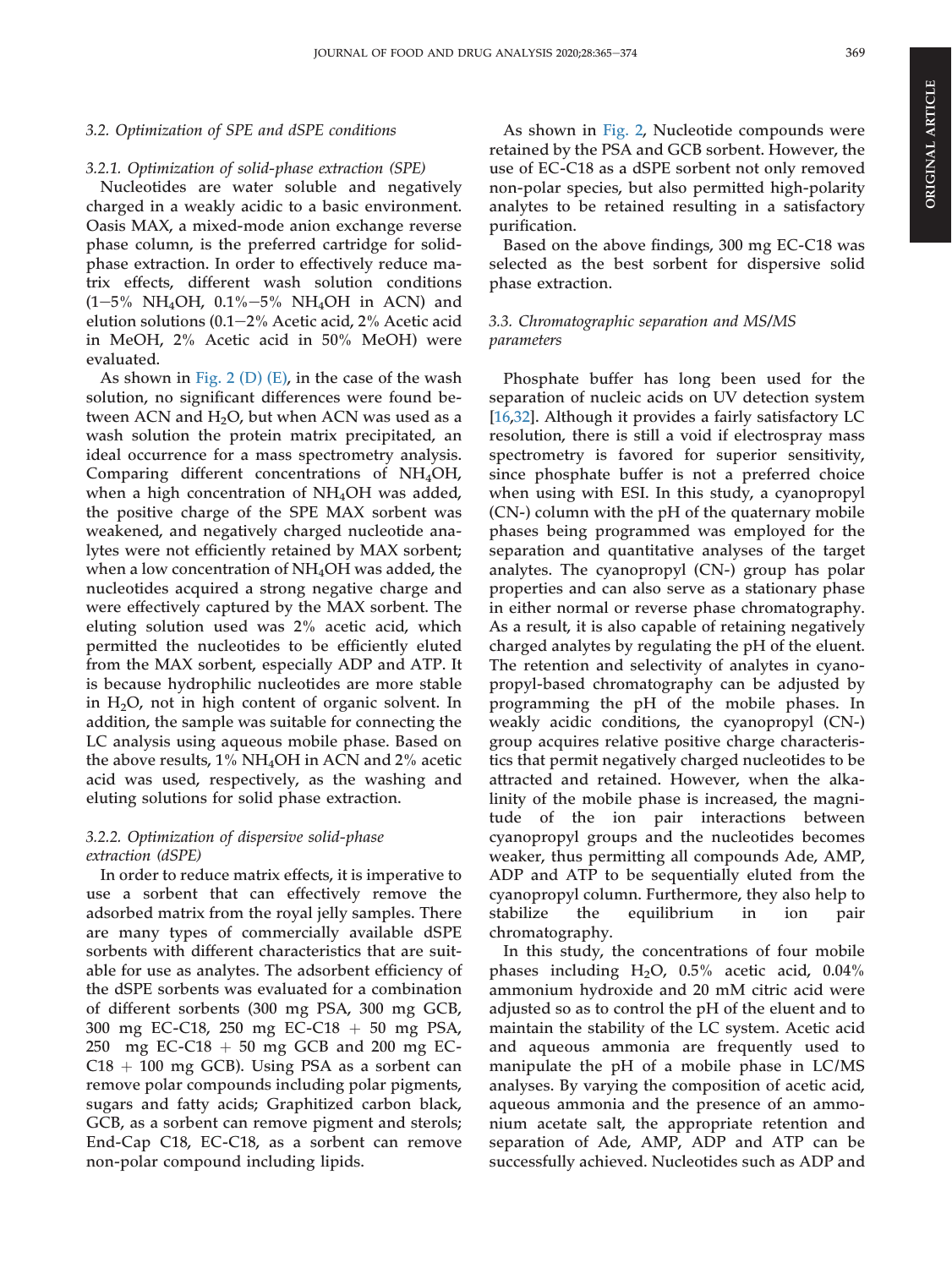ATP have a strong affinity for the metal in the injector needle, the injection valve and transporting components of typical HPLC systems. This situation can be eliminated by using citric acid. The use of citric acid also avoids carryover, which also improves the sensitivity of the overall analysis.

The multiple reaction monitoring (MRM) scan mode was used for nucleotide quantitation in samples obtained from cell lysates. Furthermore, four transmission voltages, including DP (declustering potential), EP (entrance potential), CE (collision energy), CXP (collision cell exit potential) for the MRM transitions were optimized. Each MRM transition and the mass spectrometry parameters are shown in [Table S1.](#page-9-0)

#### 3.4. Method validation

### 3.4.1. Calibration curves and limits of detection (LOD) and quantification (LOQ)

As shown in Table 1, the calibration curve was constructed using at least seven-point concentrations in triplicate. A linear range between 2.5 and 1000 ng/mL with a high correlation coefficient  $(r > 0.9995)$  was found. The limit of detection (LOD) and limit of quantification (LOQ) were determined to be  $1-5$  ng/mL and  $2.5-10$  ng/mL, respectively. The overall recovery ranged from 81.3 to 118.4%, with RSD <10.5%.

#### 3.4.2. Accuracy and precision

Validation of this method involved determining the Intra-day and Inter-day precision and recovery at low-, medium-, high-concentrations  $(0.5, 1, 5 \mu g)$ mL) of analyte standards, that were spiked in the royal jelly samples. Three replicate samples containing all of the analytes in the royal jelly extraction solution as matrix solutions were assayed for each spiked low-, medium-, high-concentration by the standard addition method. The intra-day precision (RSD%) was found to be less than 13.5% and the accuracy (recovery%) ranged from 92.5 to 115.2% and the inter-day precision (RSD%) was less than 31.5% and the accuracy (recovery%) ranged from 73.5 to 115.3%. The results, which are shown in

[Table S2](#page-9-0), indicate that both the repeatability and reproducibility of this method for the quantitation of ATP, ADP, AMP and Ade from royal jelly is satisfactory.

#### 3.4.3. Matrix effect

Two types of calibration curve were established for evaluating matrix effects. The calibration curve (1) was prepared by adding  $1-10000$  ppb mixedstandards to pure water. The other set of calibration curve (2) was prepared by spiking the royal jelly sample with  $1-10000$  ppb mixed-standards which were subjected to either SPE and dSPE pre-processing or without pre-processing. The differences in slopes were compared to determine the matrix effect using the following relationship: Matrix effect  $\%$  =  $(slope_{\text{matrix}}$  -  $slope_{\text{standard}})$ / slope<sub>standard</sub>  $\times$  100%. A value greater than 100% indicates that the substrate will cause ion-enhancement, while a value less than 100% indicates that the substrate will lead to ion-suppression. The matrix effect using the slope of the standard calibration curve as the standard was examined by comparing the slope of the matrix effect of the royal jelly samples without pre-processing, the slope of the royal jelly samples with SPE and dSPE pre-processing. As shown in [Fig. 3,](#page-7-0) the matrix effect was significantly reduced by the SPE and dSPE preprocessing methods.

### 3.5. Comparison of the applicability between SPE and dSPE method

In this study, two sample pre-processing methods, SPE and dSPE, were successfully developed to efficiently reduce the matrix effect in the royal jelly samples. The matrix-matched calibration curve, established with the use of the pre-processing methods, was applied for the quantification of nucleotides in complex royal jelly samples. Nevertheless, the use of a matrix-matched calibration curve permits the rapid quantification of nucleotides from royal jelly samples but may also result in inaccurate quantitative results due to different matrix interference levels from each sample. In order to

Table 1. Linearity range, limit of detection (LOD) and limit of quantitation (LOQ) of the method. Parameters were evaluated by 10-point calibration curves in the concentration range of  $1-1000$  ppb for all analytes (n = 3).

|     | Linear equation           | Linear range (ppb) | Correlation coefficient (r) | $LOD$ (ppb) <sup>a</sup> | $\text{LOQ (ppb)}^{\mathsf{D}}$ |
|-----|---------------------------|--------------------|-----------------------------|--------------------------|---------------------------------|
| ATP | $Y = 0.00219 X - 0.0185$  | $10 - 1000$        | 0.9996                      |                          | 10                              |
| ADP | $Y = 0.00465 X - 0.0135$  | $5 - 1000$         | 0.9998                      | 2.5                      |                                 |
| AMP | $Y = 0.015 X + 0.00867$   | $2.5 - 1000$       | 0.9999                      |                          | 2.5                             |
| Ade | $Y = 0.00156 X + 0.00407$ | $2.5 - 1000$       | 0.9995                      |                          | 2.5                             |

a  $S/N \geq 3$ .<br>b  $S/N \geq 10$ .

ARTICLE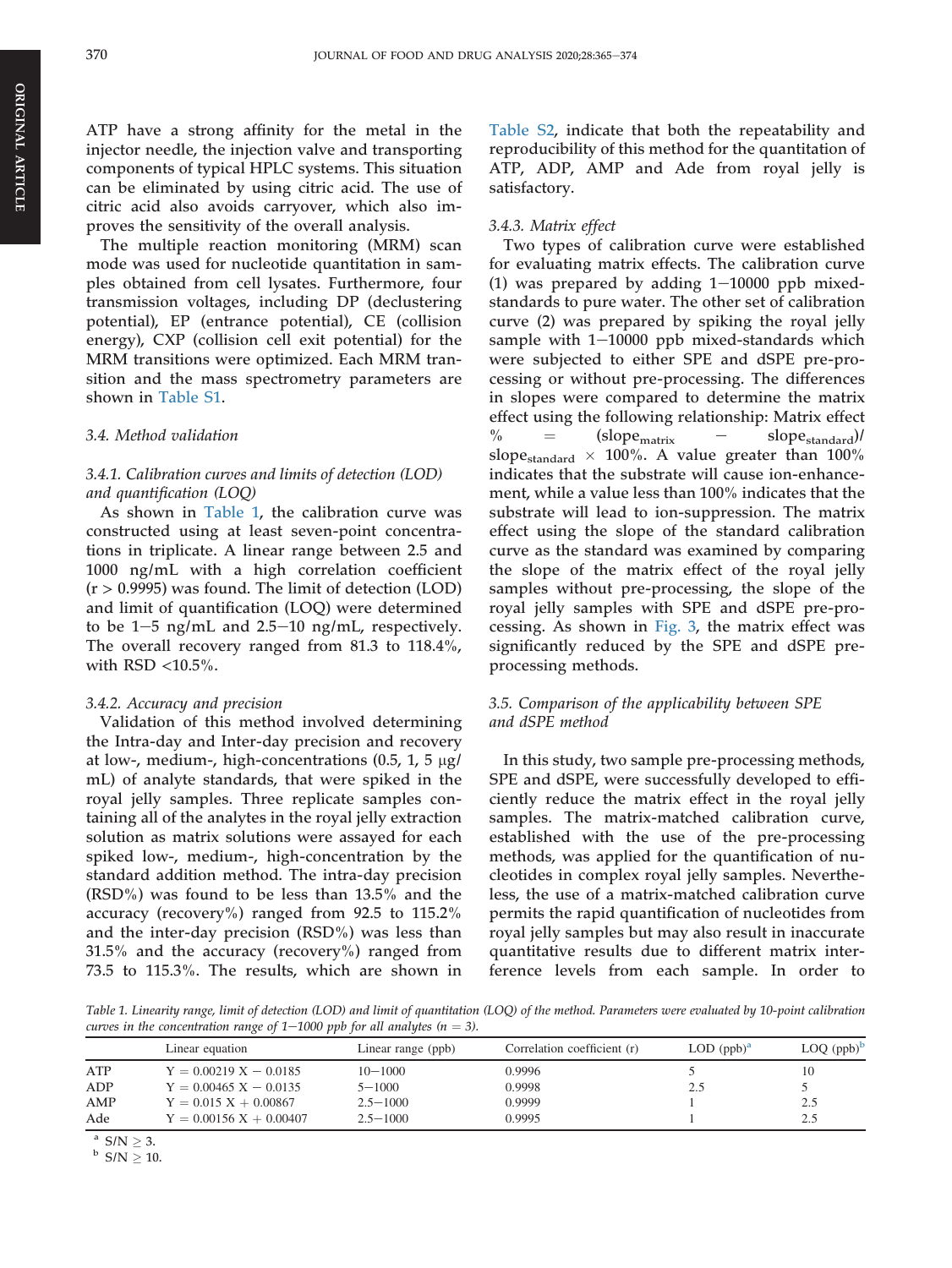<span id="page-7-0"></span>

Fig. 3. Matrix effects of royal jelly matrix solution without SPE or dSPE, royal jelly matrix solution via SPE and royal jelly matrix solution via dSPE by the slopes of matrix-matched calibration curves. Matrix effect% =  $(slop_{\text{matrix}} - slop_{\text{standard}}/slop_{\text{standard}} \times 100\%$ .

accurately quantify an analyte in the samples, a quantification calibration curve with the standard addition method was further established by spiking the royal jelly samples with  $1-10000$  ppb mixedstandards before sample pre-processing. However, solid phase extraction is not suitable for use in the above method due to limitations of the anion exchange capacity of the MAX cartridge. Therefore, a dSPE sample pre-processing method was used for quantification since it is fast, simple, low-cost, and less labor-intensive.

#### 3.6. Comparison with other methodologies

In recent years, several methods of nucleotides quantification in royal jelly have appeared in the literature, as illustrated in Table 2. In this study, the appropriate use of dSPE pre-processing procedures can effectively reduce matrix effects. In addition, the proposed LC method not only successfully separated adenine, AMP, ADP and ATP; using MRM-MS as a powerful method of detection, resulting in superior sensitivity and better resolution being achieved. Moreover, the used of a cyanopropyl (CN) column proved to be advantageous in terms of a short chromatographic time, satisfactory separation and no need for the use of an organic solvent and a phosphate buffer.

#### 3.7. Analysis of royal jelly

In this study, a reliable, sensitive method for the simultaneous quantification of ATP, ADP, AMP and Ade from royal jelly using a dSPE pretreatment and

Table 2. Comparison of this method with other methodologies.

| Analysis             |                 | Column Clean-up | LOD                                                                                                       | Contents $(mg/kg)$            | Reference          |
|----------------------|-----------------|-----------------|-----------------------------------------------------------------------------------------------------------|-------------------------------|--------------------|
| UPLC-UV              | C <sub>18</sub> | <b>SLE</b>      | ATP 0.43 mg/kg ADP 0.68 mg/kg AMP 0.42 mg/kg                                                              | ATP 51.4 ADP 250.7 AMP 1144.2 | $\lceil 16 \rceil$ |
| <b>HPLC-UV</b>       | C18             | <b>SLE</b>      | ATP $46.5$ ppb ADP $65.3$ ppb AMP $19.5$ ppb                                                              | ATP 18.7 ADP 154.7 AMP 1506.7 | [17]               |
| UPLC-MS/MS Amide SLE |                 |                 | Ade $59.0$ ppb                                                                                            | Ade 9.5                       | [32]               |
| HPLC-MS/MS CN        |                 |                 | SLE-dSPE ATP 5.0 ppb ADP 2.5 ppb AMP 1.0 ppb Ade 1.0 ppb ATP 11.3 ADP 148.1 AMP 1968.4 Ade 6.5 This study |                               |                    |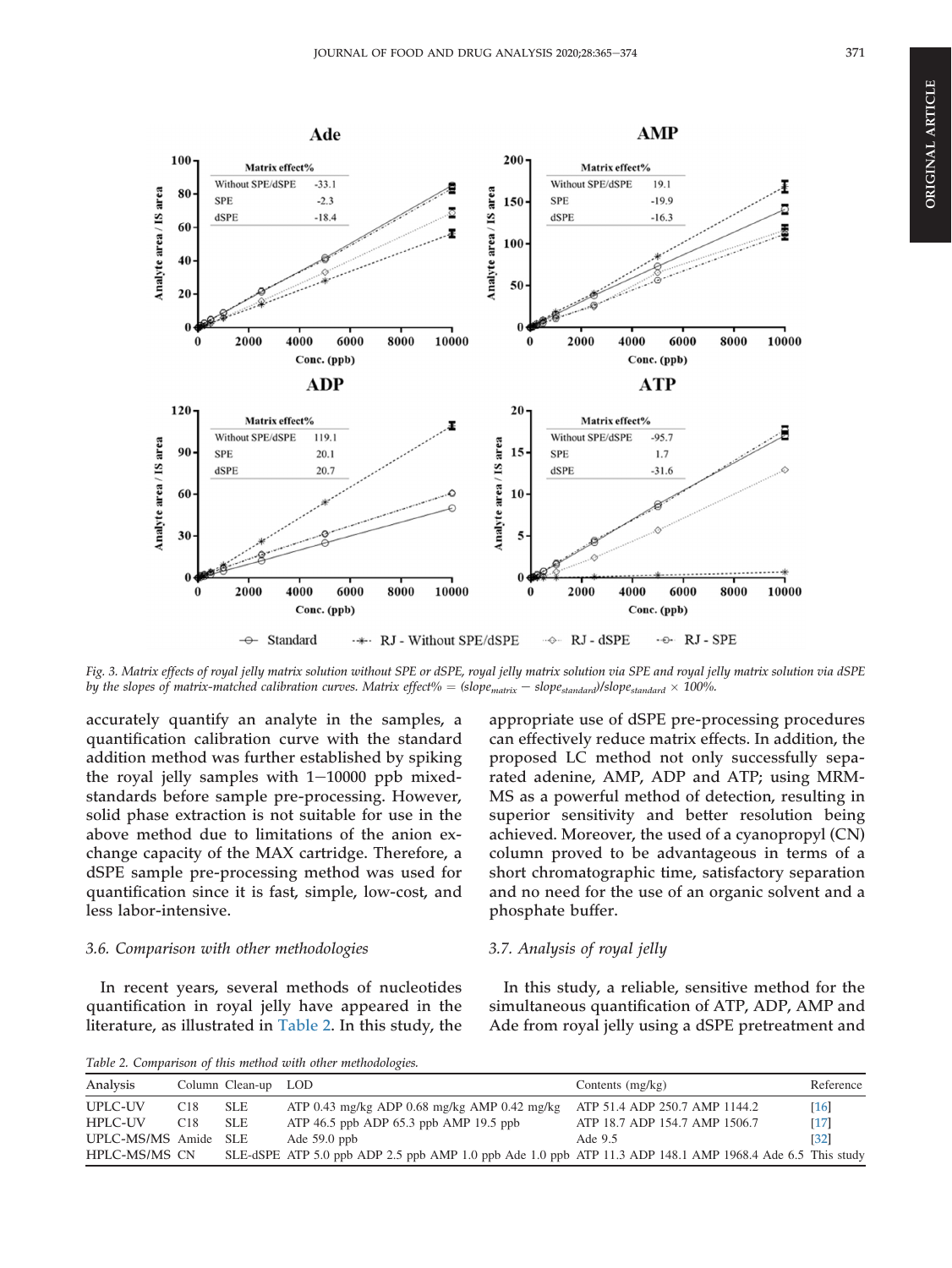ORIGINAL

**ORIGINAL ARTICLE** 

ARTICLE

|                   | Linear equation            | Correlation coefficient | Contents $(mg/kg)$ |
|-------------------|----------------------------|-------------------------|--------------------|
| 3-day royal jelly |                            |                         |                    |
| ATP               | $Y = 0.000435X + 0.0493$   | 0.9990                  | 11.3               |
| ADP               | $Y = 0.00689X + 9.96$      | 0.9985                  | 144.6              |
| AMP               | $Y = 0.00969X + 206$       | 0.9967                  | 2126.0             |
| Ade               | $Y = 0.0062X + 0.0429$     | 0.9994                  | 6.9                |
| 2-day royal jelly |                            |                         |                    |
| ATP               | $Y = 0.0000735X + 0.00826$ | 0.9975                  | 11.2               |
| ADP               | $Y = 0.00746X + 11.3$      | 0.9985                  | 151.5              |
| AMP               | $Y = 0.0111X + 201$        | 0.9952                  | 1810.8             |
| Ade               | $Y = 0.00488X + 0.033$     | 0.9983                  | 6.2                |

Table 3. Quantification of Ade, AMP, ADP and ATP from 2-day and 3-day royal jelly by dSPE (Standard addition method).

cyanopropyl based LC-MS/MS was developed. This method was further applied to the analysis of royal jelly samples obtained from a local apiary. As shown in Table 3, the levels of ATP could be successfully quantified and their concentrations were found to range from 11.2 to 11.3 mg/kg, the ADP content to range from 111.6 to 151.5 mg/kg, the AMP content to range from 2126.0 to 1810.8 mg/kg and the Ade content to range from 6.9 to 6.2 mg/kg in 2-day and 3-day royal jelly samples.

#### 4. Conclusions

In this study, a reliable and sensitive method for the simultaneous quantification of ATP, ADP, AMP and Ade from royal jelly using cyanopropyl based LC-MS/MS was developed. All of the target analytes were successfully separated using a cyanopropyl column combined with quaternary gradient system in less than 9 min, with good resolution and symmetrical peaks. The linear range was  $2.5-1000$  ng/ mL with correlation coefficient  $r > 0.9995$ , the LOD of Ade, AMP, ADP and ATP was 1, 1, 2.5 and 5 ng/ mL, and the LOQ was 2.5, 2.5, 5 and 10 ng/mL, respectively. Both the precision (RSD% <10.5%) and accuracy (recovery  $81.3-118.4%$ ) of the method were satisfactory.

Two pre-processing methods including SLE-SPE and SLE-dSPE were applied to efficiently reduce matrix effects, which were all within the range of  $\pm 20.1\%$  and  $\pm 26.4\%$ , respectively. Finally, the dSPE pre-processing method and LC/MS analysis was used for the quantitation of ATP, ADP, AMP and Ade in royal jelly samples. Their concentrations were within  $6.2-2126.0$  mg/kg, and no significant difference was observed between 2-day and 3-day royal jelly.

Furthermore, ATP from biological samples could degrade to ADP and AMP in a unstable extraction condition. The dSPE method proposed in this article could reduce matrix effect, keep a stable extract environment and be referred by the development of pre-processing method from biological samples in the future.

#### Acknowledgements

This research was supported by grants from the Ministry of Science and Technology of Taiwan, Republic of China (MOST 108-2113-M-003-011).

# Appendix.

| Compound                                       | MRM Transition $(m/z)$ |                  |                                            | $CID$ Voltage $(V)$ |       |           |            |
|------------------------------------------------|------------------------|------------------|--------------------------------------------|---------------------|-------|-----------|------------|
|                                                | Precursor Q1           | Product O3       | Fragmentation                              | DP                  | EP    | <b>CE</b> | <b>CXP</b> |
| AMP <sup>15</sup> N <sub>5</sub> (352.1 g/mol) | 351                    | 79 <sup>a</sup>  | $[PO_3]$                                   | $-79$               | $-5$  | $-40$     | $-6$       |
|                                                |                        | 97               | $[PO3H-OH]$ <sup>-</sup>                   |                     |       | $-32$     | $-6$       |
| ATP (507.17 g/mol)                             | 506                    | 159 <sup>a</sup> | $[(PO3)2H]$ <sup>-</sup>                   | $-62$               | $-8$  | $-41$     | $-2$       |
|                                                |                        | 408              | $[C_{10}H_8N_4O_2NH_2(OH)_2(PO_3H)(PO_2)]$ |                     |       | $-30$     | $-6$       |
| $ADP$ (427.20 g/mol)                           | 426                    | 134 <sup>a</sup> | $[C_5H_4N_5]$                              | $-64$               | $-11$ | $-30$     | $-6$       |
|                                                |                        | 159              | $[(PO3)2H]$ <sup>-</sup>                   |                     |       | $-31$     | $-3$       |
| AMP $(347.20 \text{ g/mol})$                   | 346                    | 79 <sup>a</sup>  | $[PO_3]$                                   | $-84$               | $-3$  | $-55$     | $-3$       |
|                                                |                        | 97               | $[PO3H-OH]$                                |                     |       | $-30$     | $-4$       |
| Ade (135.13 g/mol)                             | 134                    | 107 <sup>a</sup> | $[C_4H_3N_4]$                              | $-81$               | $-8$  | $-24$     | $-6$       |
|                                                |                        | 65               | [C <sub>3</sub> HN <sub>2</sub> ]          |                     |       | $-40$     | $-2$       |

Table S1. Mass spectrometry parameters for MRM transitions for the analyzed compounds.

<sup>a</sup> MRM transition for quantitative analysis.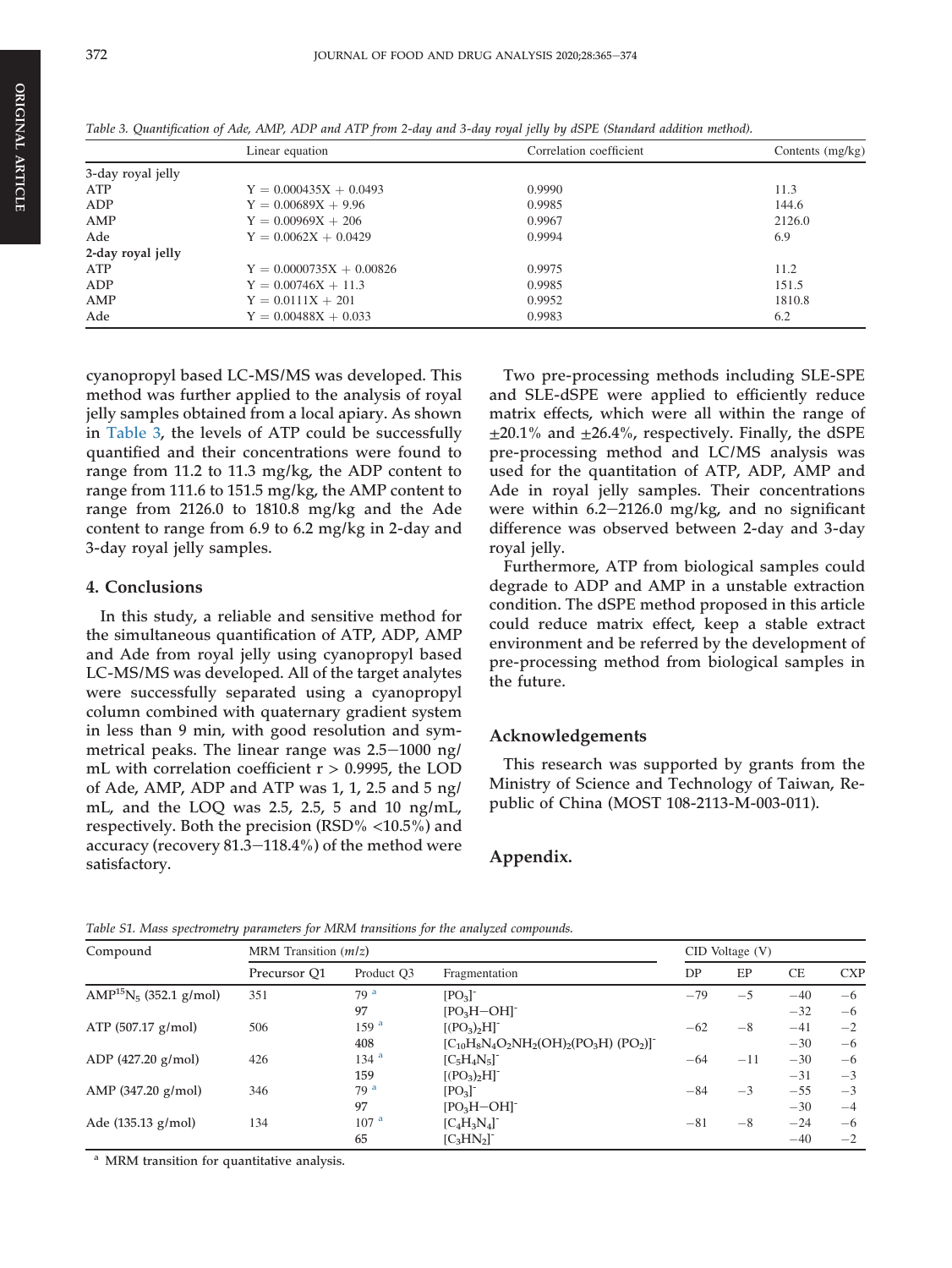<span id="page-9-0"></span>Table S2. Intra-day and Inter-day precision and recovery at low-, medium-, high-concentrations of analyte standards, that were spiked in royal jelly sample  $(n = 3)$ .

| Intra-day ( $n = 3$ ) |           |            |            |       |       |
|-----------------------|-----------|------------|------------|-------|-------|
| Spiked (µg/mL)        |           | <b>ATP</b> | ADP        | AMP   | Ade   |
| 0.5                   | Recovery% | 115.2      | 91.7       | 108.5 | 102.6 |
|                       | RSD%      | 4.5        | 13.5       | 8.5   | 14.7  |
| 1                     | Recovery% | 100.2      | 99.2       | 109.3 | 92.5  |
|                       | RSD%      | 5.4        | 15.5       | 6.3   | 14.5  |
| 5                     | Recovery% | 111.0      | 112.0      | 101.4 | 93.7  |
|                       | RSD%      | 6.8        | 10.4       | 14.8  | 3.3   |
| Inter-day $(n = 9)$   |           |            |            |       |       |
| Spiked (µg/mL)        |           | <b>ATP</b> | <b>ADP</b> | AMP   | Ade   |
| 0.5                   | Recovery% | 97.1       | 101.1      | 112.5 | 97.3  |
|                       | RSD%      | 19.5       | 12.2       | 4.8   | 15.3  |
| 1                     | Recovery% | 73.5       | 110.1      | 111.1 | 99.7  |
|                       | RSD%      | 31.5       | 8.6        | 4.5   | 16.2  |
| 5                     | Recovery% | 87.3       | 115.3      | 96.0  | 83.8  |
|                       | RSD%      | 26.1       | 3.0        | 4.9   | 17.5  |

### References

- [1] Langen P, Hucho F. Karl lohmann and the discovery of ATP. Angew Chem Int Ed 2008;47:1824-7.
- [2] Hardie DG, Hawley SA. AMP-activated protein kinase: the energy charge hypothesis revisited. Bioessays 2001;23:  $1112 - 9.$
- [3] Domínguez-Álvarez J, Mateos-Vivas M, Rodríguez-Gonzalo E, García-Gomez D, Bustamante-Rangel M, Zamarreño M-MD, et al. Determination of nucleosides and nucleotides in food samples by using liquid chromatography and capillary electrophoresis. TrAC Trends Anal Chem (Reference Ed) 2017;92:12-31.
- [4] Verkerk R. Nucleotides: speculation on lifestyle-induced essentiality. NHD Clinical 2011;64:29-32.
- [5] Takenaka T, Echigo T. Chemical composition of royal jelly. Bulletin of the Faculty of Agriculture. Tamagawa University; 1980. p.  $71-8$ .
- [6] Echigo T. Comparative studies on chemical composition of honey, royal jelly and pollen loads. Bull Fac Agric Tamagawa Univ 1986;26:1-12.
- [7] Guo H, Kouzuma Y, Yonekura M. Structures and properties of antioxidative peptides derived from royal jelly protein. Food Chem 2009;113:238-45.
- [8] Bloodworth BC, Harn CS, Hock CT, Boon YO. Liquid chromatographic determination of trans-10-hydroxy-2-decenoic acid content of commercial products containing royal jelly. J AOAC Int 1995;78:1019-23.
- [9] Han B, Li C, Zhang L, Fang Y, Feng M, Li J. Novel royal jelly proteins identified by gel-based and gel-free proteomics. J Agric Food Chem 2011;59:10346-55.
- [10] Zamani Z, Reisi P, Alaei H, Pilehvarian AA. Effect of Royal Jelly on spatial learning and memory in rat model of streptozotocin-induced sporadic Alzheimer's disease. Adv Biomed Res 2012;1.
- [11] Honda Y, Fujita Y, Maruyama H, Araki Y, Ichihara K, Sato A, et al. Lifespan-extending effects of royal jelly and its related substances on the nematode Caenorhabditis elegans. PloS One 2011;6.
- [12] Kim J, Kim Y, Yun H, Park H, Kim SY, Lee K-G, et al. Royal jelly enhances migration of human dermal fibroblasts and alters the levels of cholesterol and sphinganine in an in vitro wound healing model. Nutr. Res. Pract. 2010;4:362-8.
- [13] Park HM, Hwang E, Lee KG, Han S-M, Cho Y, Kim SY. Royal jelly protects against ultraviolet B-induced photoaging in human skin fibroblasts via enhancing collagen production. J Med Food 2011;14:899-906.
- [14] Siavash M, Shokri S, Haghighi S, Shahtalebi MA, Farajzadehgan Z. The efficacy of topical royal jelly on healing of diabetic foot ulcers: a double-blind placebo-controlled clinical trial. Int Wound J 2015;12:137-42.
- [15] Pasupuleti VR, Sammugam L, Ramesh N, Gan SH. Honey, propolis, and royal jelly: a comprehensive review of their biological actions and health benefits. Oxid. Med. Cell. Longev. 2017;2017.
- [16] Zhou L, Xue X, Zhou J, Li Y, Zhao J, Wu L. Fast determination of adenosine 5′-triphosphate (ATP) and its catabolites in royal jelly using ultraperformance liquid chromatography. J Agric Food Chem 2012;60:8994-9.
- [17] Wu L, Chen L, Selvaraj JN, Wei Y, Wang Y, Li Y, et al. Identification of the distribution of adenosine phosphates, nucleosides and nucleobases in royal jelly. Food Chem 2015;  $173:1111-8.$
- [18] Wei Y, Chen Y, Li H, Shuang S, Dong C, Wang G. An exonuclease I-based label-free fluorometric aptasensor for adenosine triphosphate (ATP) detection with a wide concentration range. Biosens Bioelectron 2015;63:311-6.
- [19] Zhu P, Wang S, Wang J, Zhou L, Shi P. A capillary zone electrophoresis method for adenine nucleotides analysis in Saccharomyces cerevisiae. J Chromatogr B 2016;1008:156-63.
- [20] Liu J-X, Aerts JT, Rubakhin SS, Zhang X-X, Sweedler JV. Analysis of endogenous nucleotides by single cell capillary electrophoresis-mass spectrometry. Analyst 2014;139:  $5835 - 42.$
- [21] Zinellu A, Pasciu V, Sotgia S, Scanu B, Berlinguer F, Leoni G, et al. Capillary electrophoresis with laser-induced fluorescence detection for ATP quantification in spermatozoa and oocytes. Anal Bioanal Chem 2010;398:2109-16.
- [22] Contreras-Sanz A, Scott-Ward TS, Gill HS, Jacoby JC, Birch RE, Malone-Lee J, et al. Simultaneous quantification of 12 different nucleotides and nucleosides released from renal epithelium and in human urine samples using ion-pair reversed-phase HPLC. Purinergic Signal 2012;8:741-51.
- [23] Magdenoska O, Martinussen J, Thykaer J, Nielsen KF. Dispersive solid phase extraction combined with ion-pair ultra high-performance liquid chromatography tandem mass spectrometry for quantification of nucleotides in Lactococcus lactis. Anal Biochem 2013;440:166-77.
- [24] Jia J, Zhang H, Zhao L, Zhu Z-y, Zhang G-q, Chai Y-f. An optimized Ion-Pair HPLC method for simultaneous analysis of nucleoside triphosphate levels in hepatoma cell line. Chromatographia  $2011$ ;73:755-9.
- [25] Xue X, Wang F, Zhou J, Chen F, Li Y, Zhao J. Online cleanup of accelerated solvent extractions for determination of adenosine 5'-triphosphate (ATP), adenosine 5'-diphosphate (ADP), and adenosine 5'-monophosphate (AMP) in royal jelly using high-performance liquid chromatography. J Agric Food Chem 2009;57:4500-5.
- [26] Gill BD, Indyk HE, Manley-Harris M. Analysis of nucleosides and nucleotides in infant formula by liquid chromatography-tandem mass spectrometry. Anal Bioanal Chem  $2013;405:5311-9$ .
- [27] Mateos-Vivas M, Rodríguez-Gonzalo E, Domínguez-Álvarez J, García-Gómez D, Carabias-Martínez R. Determination of nucleosides and nucleotides in baby foods by hydrophilic interaction chromatography coupled to tandem mass spectrometry in the presence of hydrophilic ion-pairing reagents. Food Chem 2016;211:827-35.
- [28] Mora L, Hernández-Cázares AS, Aristoy M-C, Toldrá F. Hydrophilic interaction chromatographic determination of adenosine triphosphate and its metabolites. Food Chem 2010;123:1282-8.
- [29] Inoue K, Dowell D. HILIC-MS/MS method for the quantitation of nucleotides in infant formula and adult nutritional formula: first Action 2011.21. J AOAC Int 2012;95:603-5.